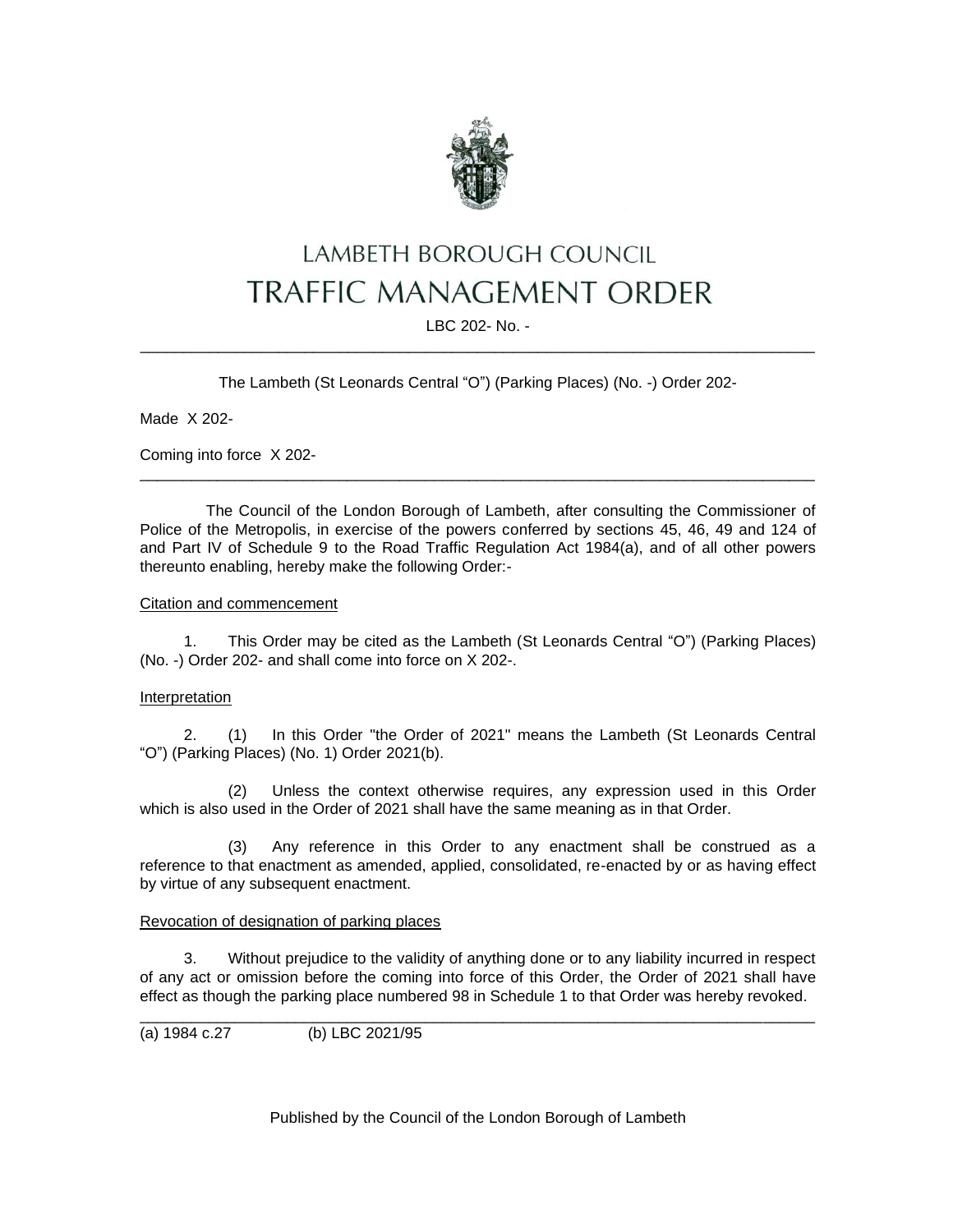### Designation of parking places and application of the Order of 2021 thereto

4. (1) Each area on a highway comprising the length of carriageway of a street specified in column 2 of Schedule 1 or 2 to this Order and bounded on one side of that length by the edge of the carriageway and on the other sides by a white line marking is designated as a parking place.

(2) The reference in this Article to a white line marking shall be construed as a reference to the white line marking (either broken or continuous) provided for in Schedule 7 to the Traffic Signs Regulations and General Directions 2016(a) or, if applicable, authorised by the Secretary of State by virtue of section 64 of the Road Traffic Regulation Act 1984.

(3) The provisions of the Order of 2021 (other than Articles 3 and 16) shall apply to the areas designated as parking places by this Order as if in those provisions any reference to a parking place included a reference to the areas designated as parking places by this Order and as if any reference to Schedule 1 to the Order of 2021 included a reference to Schedule 1 to this Order.

## Placing of traffic signs, etc.

- 5. The Council shall:-
	- (a) place and maintain traffic signs indicating the limits of each parking place referred to in Schedule 1 or 2 to this Order;
	- (b) place and maintain in or in the vicinity of the parking place referred to in Schedule 1 and 2 to this Order traffic signs indicating that such parking places may be used during the permitted hours for the leaving only of the vehicles specified in Article 4(2) and 4(4) respectively of the Order of 2021;
	- (c) carry out such other works as is reasonably required for the purposes of the satisfactory operation of the parking place.

Dated this XX day of XX 202\*.

Ben Stevens Highway Network Manager

(a) S.I. 2016/362